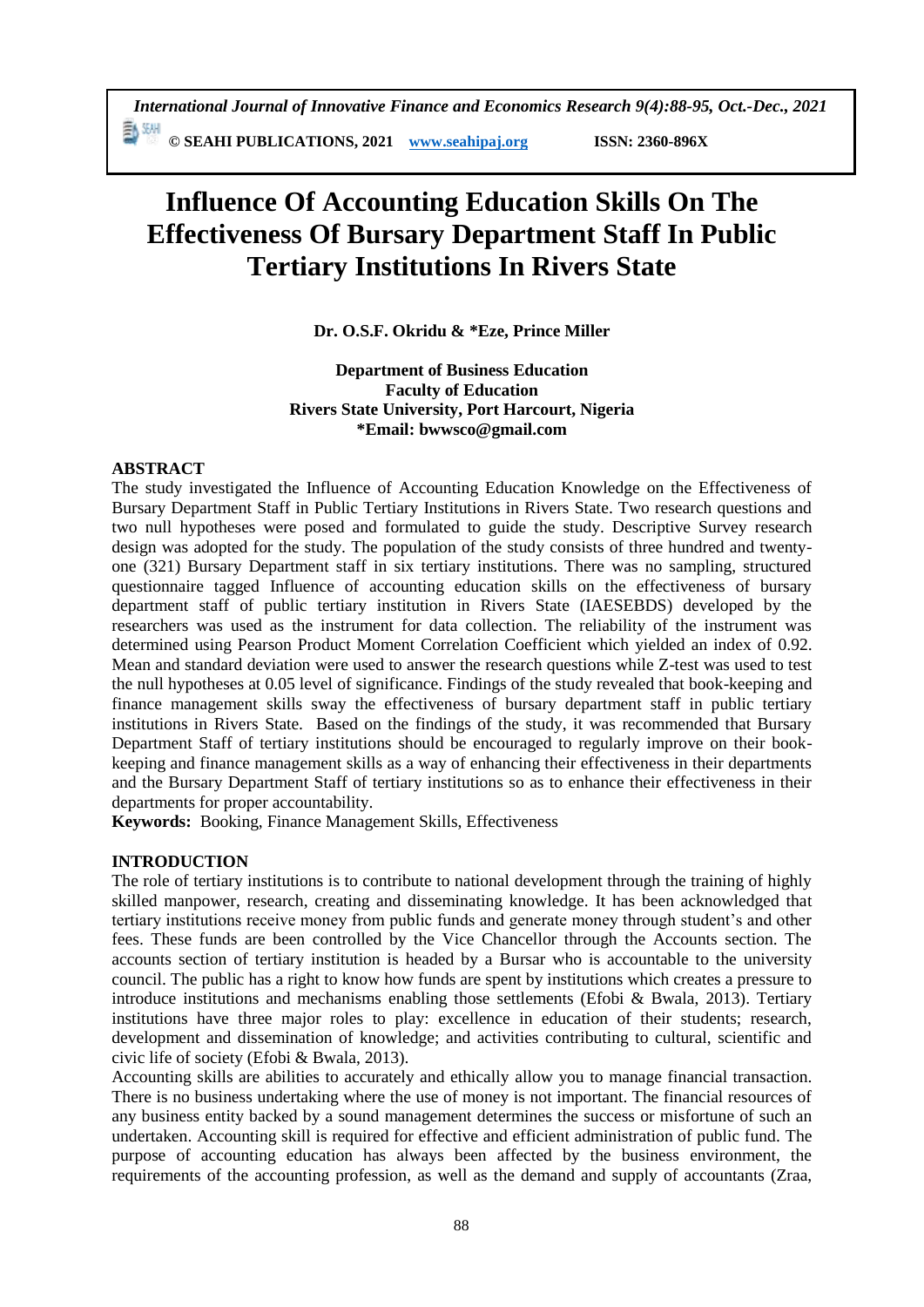Kavanagh & Hartle, 2011). Globally, accounting education involves the impartation of skills in accounting principles and standards to individuals. It could also take the form of contributing to a body of an established skills or procedure. However, the training and production of accountants in Nigeria is anchored by both academic institutions and professional accounting bodies. Accounting is taught from the secondary education and studied as a professional course in the tertiary institutions. The training and education of accountant take a form that would mould him in such a way as to make him display such rare attributes as the maintenance of a strict standard of professional skill, expertise and ethics, as not to want to be associated with failure, fraud or embezzlement or unnecessarily wanting to rock the boat, (Njoku & Inanga, 2013).

Accounting skill is thus out to inform, review a set of processes and inculcate in the trainee, a high standard of professional education as demanded (Ibironke, Olafare, Oladipo & Olumorin 2013). Education has become the single most important factor that determines living standards. New growth processes are increasing the demand for skill labour far more rapidly for unskilled labour and the distribution of opportunities for education is becoming the prime determinant of income distribution (Duruamaku-Dim, 2019). The professional mode of accounting education places emphasis on-the-job training based programme of internship in approved accounting firms. The academic mode of accounting education prevails in polytechnics and universities. This mode places emphasis on a mix of broad based accounting education incorporating core accounting skills development courses and related ancillary courses drawn from other disciplines in the management sciences.

Also identifying the need for accounting education, Wolcott (2010) noted that there is little doubt that the current curriculum content of professional accounting education, which has remained substantially the same over the past 50 years, is generally inadequate for the future accounting professional. A growing gap exists between what accountants do and what accounting educators teach accountants who remain narrowly educated will find it more difficult to compete in an expanding profession. However, the persistent increases in misappropriation of public funds in public tertiary institutions and other agencies have queries the qualification ethics and code of conducts of the accountants. It has been acknowledged that some of the accountants are self-acclaimed accountants that have little or no skill of accounting transaction. This does not only affect the accountability of the institutions but affect the code of corporate governance in the public sector and the principles of accounting professions. Notably, the problem of higher education accountability in Nigeria is closely connected with an urgent problem that exists in the country such as the problem of the lack of professional, qualified and skilled specialists

Bookkeeping involves the recording on a regular basis the financial transactions of an institution or a company. With proper bookkeeping, companies are able to track all information on its books to make key operating, investing, and financing decisions. Bookkeepers are individuals who manage all financial data for companies. Without bookkeepers, companies would not be aware of their current financial position, as well as the transactions that occur within the company. Accurate bookkeeping is also crucial to external users, which includes investors, financial institutions, or the government – people or organizations that need access to reliable information to make better investments or lending decisions. Business entities rely on accurate and reliable bookkeeping for both internal and external users. Owusu, Assabil & Asare-Kyire (2015), define bookkeeping practices as a mechanical and systematic process of capturing economic consequence of business transactions in compliance with accepted Accounting Standards. Bookkeeping practice differs from organization to organization as a result of the cost associated with installing accounting system in an organization (Sibanda & Manda, 2016). It has been established that the use of appropriate bookkeeping, financial reporting and management accounting practices are important to the survival of institutions (Isa, Saleh & Sapiei 2008).

According to Eric and Gabriel (2012) Bookkeeping which is a tool for financial control enable managers to know the financial positions of their businesses and to take certain control measures to improve corporate performance. It provides a wealth of information that is used by managers, investors, leaders, customers, suppliers, and regulators. An analysis of its statements can highlight an institution's strengths and shortcomings, and managers use this information to improve performance. If management is to maximize a firm's value, it must take advantage of the firm's strengths and correct its weaknesses. This is done through the analysis of the financial statements. Financial statement analysis which can be obtained through bookkeeping involves comparing the firm's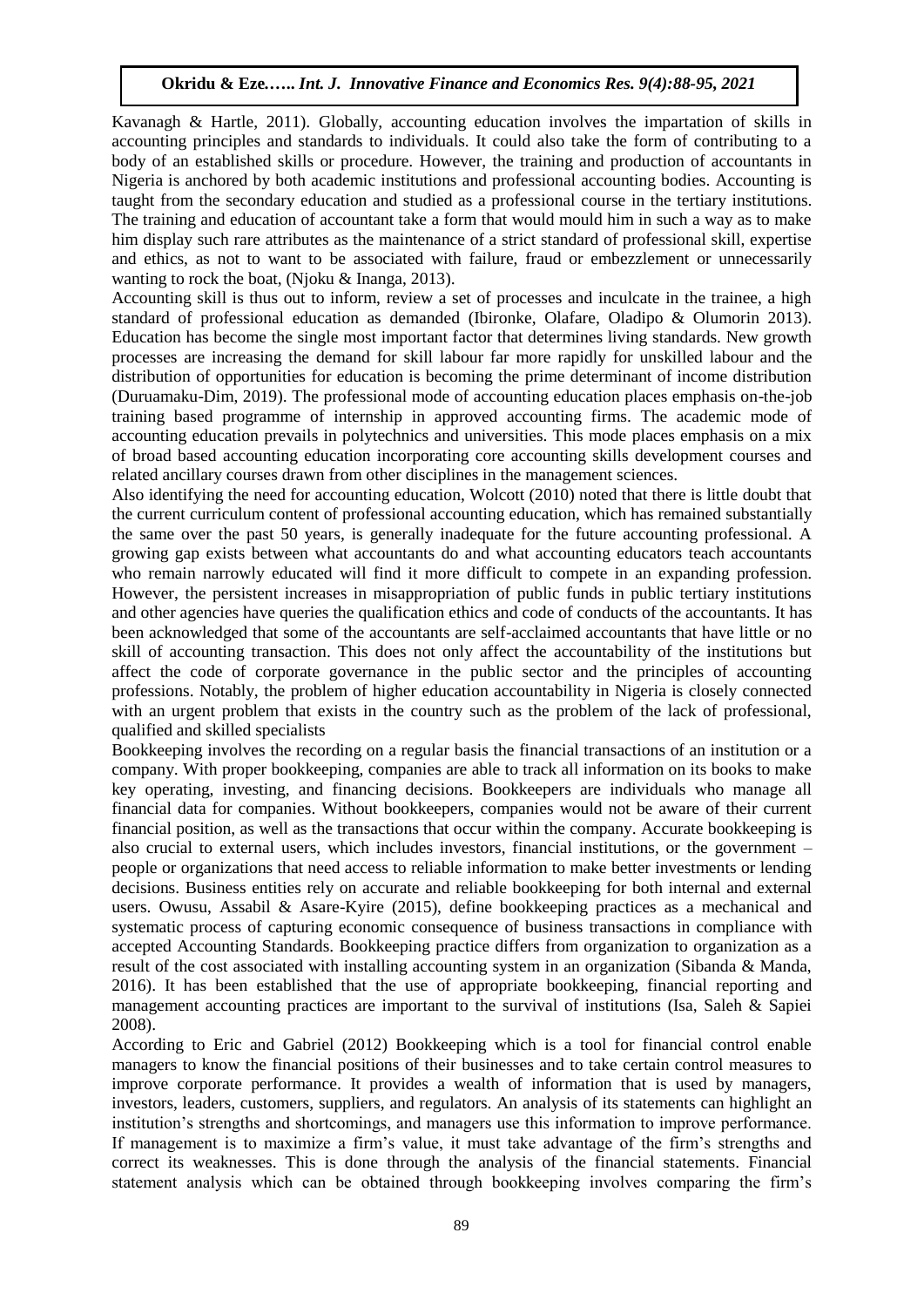performance with that of other firms in the same industry and evaluating trends in the firm's financial position over time. These studies help managers identify deficiencies and then take corrective actions to improve situation.

Finance is the lifeblood of business organization. It needs to meet the requirement of the business concern. Each and every business concern must maintain adequate amount of finance for their smooth running of the business and also maintain the business carefully to achieve the goal of the business concern. The business goal can be achieved only with the help of effective management of finance. We can't neglect the importance of finance at any time at and at any situation. Some of the importance of the financial management are as follows:

# **Financial Planning**

Financial management helps to determine the financial requirement of the business concern and leads to take financial planning of the concern. Financial planning is an important part of the business concern, which helps to promotion of an enterprise.

# **Acquisition of Funds**

Financial management involves the acquisition of required finance to the business concern. Acquiring needed funds play a major part of the financial management, which involve possible source of finance at minimum cost.

# **Proper Use of Funds**

Proper use and allocation of funds leads to improve the operational efficiency of the business concern. When the finance manager uses the funds properly, they can reduce the cost of capital and increase the value of the firm.

# **Financial Decision**

Financial management helps to take sound financial decision in the business concern. Financial decision will affect the entire business operation of the concern. Because there is a direct relationship with various department functions such as marketing, production personnel, etc.

# **Improve Profitability**

Profitability of the concern purely depends on the effectiveness and proper utilization of funds by the business concern. Financial management helps to improve the profitability position of the concern with the help of strong financial control devices such as budgetary control, ratio analysis and cost volume profit analysis.

## **Increase the Value of the Firm**

Financial management is very important in the field of increasing the wealth of the investors and the business concern. Ultimate aim of any business concern will achieve the maximum profit and higher profitability leads to maximize the wealth of the investors as well as the nation.

# **Promoting Savings**

Savings are possible only when the business concern earns higher profitability and maximizing wealth. Effective financial management helps to promoting and mobilizing individual and corporate savings. Nowadays financial management is also popularly known as business or corporate finances. The business concern or corporate sectors cannot function without the importance of the financial management (Paramasivan & Subramanian, 2009).

However, Fatoki (2014) established that most micro enterprises are survivalist they might have some form of budgeting and financial planning and control but on an informal basis a view that is corroborated by Arowolo (2012) who found that most small businesses do not engage in formal financial planning and control and budgeting while Finance management is an integral part of overall management. It is concerned with the duties of the financial managers in the business firm. Thus, it is mainly concerned with the effective funds management in the business.

However, mounting evidence shows that there is a low level of financial literacy among adult population across countries worldwide. This illiteracy is also higher amongst women than men which negatively impacts on their businesses. It enhances the level of financial transparency in the organization. This transparency referred to in the instance is financial transparency on the part of the Bursary Staff in an institution. The knowledge of financial management enables financial experts and bursary unit staff to know the legal implications of embezzling organization found thereby making it to be very on how financial transactions are carried out in the organization (Dozie, 2012). It helps to build a high level of professional mindset in the life of the financial experts and Bursary unit staff in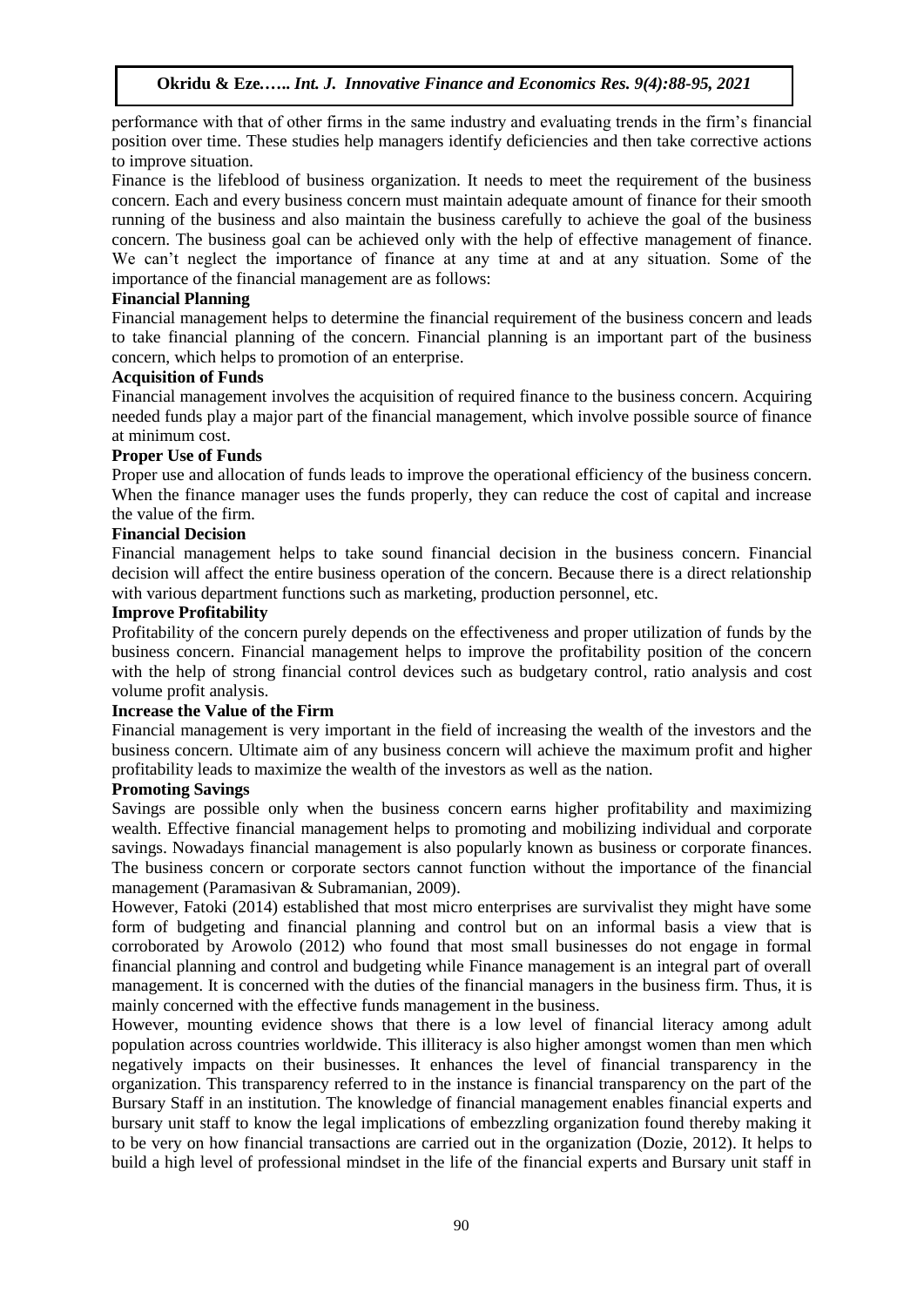the organization which enables these individuals to give their work a high level of professional touch and a high level of excellence.

## **Statement of the problem**

Accounting skill is required for effective and efficient administration of public fund. Accountant with accounting education have better knowledge on budget preparation, cash management, book-keeping and other financial transactions. However, the persistent increases in misappropriation of public funds in public tertiary institutions and other agencies have queries the qualification of the accountants. It has been acknowledged that some of the accountants are self-acclaimed accountants that have little or no skill of accounting transaction. This does not only affect the accountability of the institutions but affect the code of corporate governance in the public sector and the ethics of accounting professions.

However, the problem of higher education accountability in Nigeria is closely connected with an urgent problem that exists in the country such as the problem of the lack of professional, qualified and skilled specialists. The dearth of accounting teachers in tertiary institutions is profound and very alarming. This is due to the poor remuneration of accounting lecturers when compared with what their counter parts in the private sector. Some of the accounting lecturers are known for unethical conducts in the teaching and learning of accounting courses. The sack of university lecturers for gross misconduct validates this fact.

Wolcott (2010) noted that there is little doubt that the current content of professional accounting education, which has remained substantially the same over the past 50 years, is generally inadequate for the future accounting professional. A growing gap exists between what accountants do in the industries and what accounting educators teach students in the classroom who remain narrowly educated and may find it more difficult to compete in an expanding profession.

Furthermore some of the institutions lack the capability to attract accounting lecturers to the various accounting departments this is perhaps due to the low motivation and low pay when compared with what their counter-parts working in business firms earn. Brewer (2013) noted that the focus of a programme should extend beyond technical skills and emphasize the personal capacities of students to interact well with one another, assume responsibilities, reason logically, think creatively, embrace ethical standards and conduct and communicate effectively. Hence accounting curriculum must be structured to achieve this objective. Book-keeping as part of accounting education is very important for every individual that intends to or practicing accounting profession at whatever level be it accounting firms, multinational establishments or Bursary departments or units in tertiary institutions because it equip individuals with the requisite knowledge that will enable them to properly document records of financial transactions at various levels of the organization where they are working/practicing. The inability of some individuals in organizations and tertiary institutions can be traced to their poor knowledge of Book-Keeping which in-turn affects their level of effectiveness in the offices where they work.

Financial Management knowledge is a major requirement of any financial expert because it enables the individual to know how financial transactions are effectively executed with minimal error or error free. A financial expert as a matter of fact is expected to properly document, manage and keep financial records/transactions properly. Today, reverse is the case in most institutions where the individuals due to their poor knowledge of financial management.

Despite the relevance of accounting education as a determinants of accountability, there is lack of studies on the influence of accounting education on the accountability of public sector as more studies is directed toward financial literacy and performance of small and medium scale enterprises. Based on the above problems and knowledge gap, this study examines the influence of accounting education skills on the effectiveness of bursary department staff in tertiary institution in Rivers State.

## **Purpose of the Study**

The main purpose of this study was to examine the Influence of accounting education skills on the effectiveness of bursary department staff in public tertiary institutions in Rivers State. Specifically the objectives sought to:

- 1. Determine the influence of book keeping skill on the effectiveness of bursary department staff in public tertiary institutions in Rivers State.
- 2. Determine the influence of finance management skill on the effectiveness of bursary department staff of public tertiary institutions in Rivers State.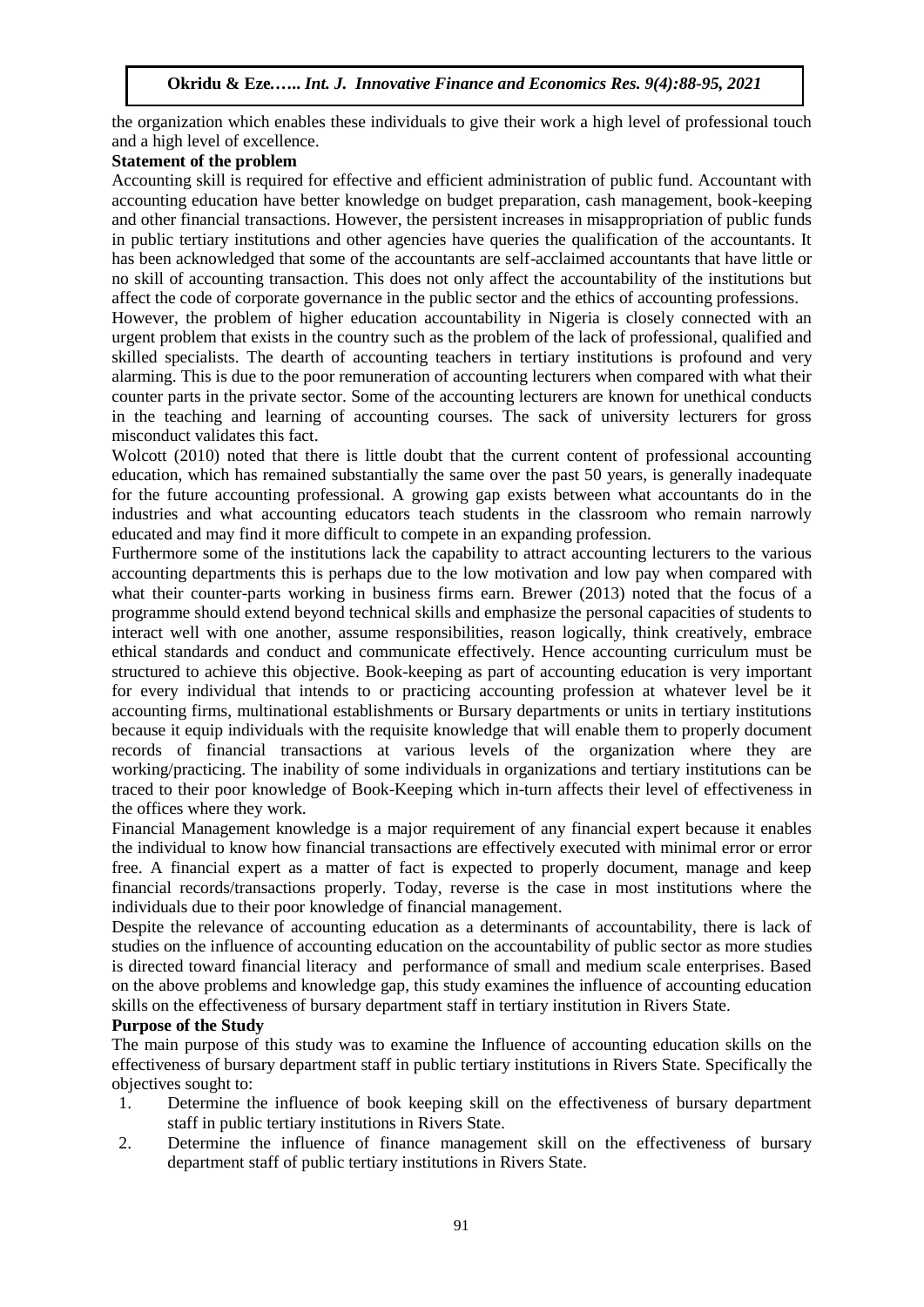#### **Research Questions**

The following research questions were posed for the study:

- 1. How does book keeping skill influence the effectiveness of bursary department staff in public tertiary institutions in Rivers State?
- 2. How does finance management skill influence the effectiveness of bursary department staff in public tertiary institutions in Rivers State?

#### **Null Hypotheses**

The following null hypotheses were formulated and tested at 0.05 level of significance:

- 1. There is no significant difference in the mean response of respondents in federal and state tertiary institutions on the influence of book keeping skill on the effectiveness of bursary department staff in public tertiary institutions in Rivers State.
- 2. There is no significant difference in the mean response of respondents in federal and state tertiary institutions on the influence of finance management skill on the effectiveness of bursary

department staff in public tertiary institutions in Rivers State.

#### **METHODOLOGY**

The study was carried out among Bursary Department Staff in six tertiary institutions in Rivers State. Descriptive survey research design was adopted for the study. The population of the study consist of three hundred and twenty one (321) Bursary department staff in the six tertiary institutions in Rivers State arranged in two strata federal and state tertiary institutions. Federal consists of University of Port Harcourt 84 and Federal College of Education (Technical) Omoku 45 given a total of 129, while state tertiary institutions is made up of Rivers State University 67, Ignatius Ajuru University of Education 41, Captain Elechi Amadi Polytechnic 43, Ken Saro-Wiwa Polytechnic 41 given a total of 192 Bursary Department Staff. Due to the fact that the population of the study was considerably small, the researchers did not sample the population as they engage all the three hindered and twenty one (321) Bursary department staff for responses and analysis. The instrument for data collection was a 13 item structured questionnaire in a four point rating scale of Strongly agree (SA), Agree (A), Disagree (D) Strongly Disagree (SD). The instrument was validated by two Business Educators and one expert in measurement and evaluation. Pearson Product Moment Correlation Coefficient was used to determine the reliability of the instrument and a coefficient of 0.92 was obtained. Copies of the questionnaire were distributed and collected by the researchers. Mean and standard deviation were used to answer the research questions while Z test statistical tool was used to analyze hypotheses at 0.05 level of significance.

## **RESULTS**

**Research Question 1**: *How does Book-keeping skill influence the effectiveness of Bursary department staff in Public tertiary institutions in Rivers State?*

|  |  |  |                                                     |  | Table 1: Data on how Book-keeping Skill influences the effectiveness of Bursary Department Staff in |  |  |  |
|--|--|--|-----------------------------------------------------|--|-----------------------------------------------------------------------------------------------------|--|--|--|
|  |  |  | <b>Public Tertiary Institutions in Rivers State</b> |  |                                                                                                     |  |  |  |

| S/N | <b>Item</b>                                                                                           |                | <b>Federal Institution n= 129</b> |                |                | State Institutions $n =$ | 92             |  |
|-----|-------------------------------------------------------------------------------------------------------|----------------|-----------------------------------|----------------|----------------|--------------------------|----------------|--|
|     |                                                                                                       | $\overline{X}$ | <b>Std</b>                        | <b>Remarks</b> | $\overline{X}$ | Std                      | <b>Remarks</b> |  |
| -1. | skill<br>Book-keeping<br>enhance<br>internal/external financial decision making                       | 3.58           | 0.51                              | Agreed         | 3.56           | 0.50                     | Agreed         |  |
| 2.  | Book-keeping skill enhances<br>strategic<br>financial effectiveness                                   | 3.59           | 0.51                              | Agreed         | 3.34           | 0.48                     | Agreed         |  |
| 3.  | Book-keeping<br>knowledge<br>improves<br>financial records in an organization                         | 3.77           | 0.54                              | Agreed         | 3.51           | 0.89                     | Agreed         |  |
| 4.  | skill<br>Book-keeping<br>enhances<br>accountability                                                   | 3.69           | 0.58                              | Agreed         | 3.67           | 0.52                     | Agreed         |  |
| 5.  | Book-keeping skill enhances prudency in<br>of finances in<br>the management<br>an<br>organization     | 3.53           | 0.50                              | Agreed         | 3.59           | 0.51                     | Agreed         |  |
| 6.  | Book-keeping<br>skill<br>the<br>enhances<br>effectivenessof<br>accountant/financial<br>an<br>officers | 3.70           | 0.53                              | Agreed         | 3.88           | 0.55                     | Agreed         |  |
| 7.  | Book-keeping skill enhances professional<br>performance                                               | 3.67           | 0.52                              | Agreed         | 3.63           | 0.52                     | Agreed         |  |
|     | <b>Total mean/SD</b>                                                                                  | 22.53          | 3.64                              |                | 25.18          | 3.58                     |                |  |
|     | <b>Grand mean/SD</b><br>0.021<br>$\sim$<br>$T$ 110                                                    | 3.65           | 0.52                              |                | 3.59           | 0.51                     |                |  |

**Source:** Field Survey, 2021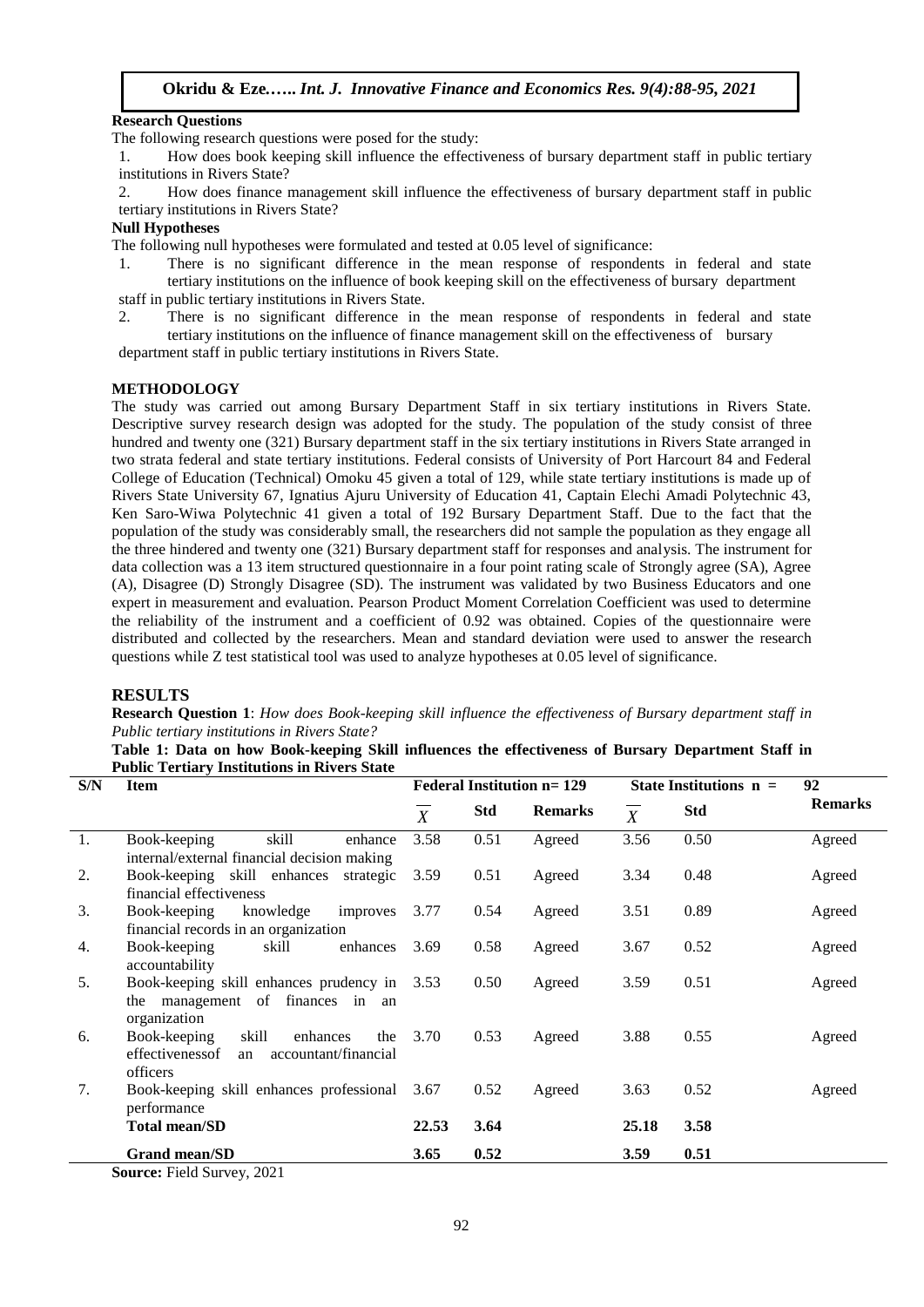Data presented in Table 1 had a grand mean of 3.65 and 3.59 for Federal and State tertiary Institution respectively, which means that Book-keeping skill enhance internal and external financial decision making, strategic financial effectiveness, improves financial record system in an organization, enhance the accountability of Bursary staff, enhances prudency in the management of finances in organizations, enhance the effectiveness of an accountant or accounts officers and enhance professional performance. Table one also showed a standard deviation of 0.52 and 0.51 for Federal and State tertiary institutions indicating that there is no deviation in their opinions.

**Research Question 2**: *How does Finance Management Skill Influence the Effectiveness of Bursary Department Staff in Public Tertiary Institutions in Rivers State?*

## **Table 2: Data on How Finance Management skill Influences the Effectiveness of Bursary Department Staff in Public Tertiary Institutions in Rivers State**

| S/N | <b>Item</b>                                                                                      | $n=129$          | <b>Federal Institution</b> |                | <b>State Institutions</b><br>$n=192$ |            | <b>Remarks</b> |  |
|-----|--------------------------------------------------------------------------------------------------|------------------|----------------------------|----------------|--------------------------------------|------------|----------------|--|
|     |                                                                                                  | $\boldsymbol{X}$ | Std                        | <b>Remarks</b> | $\boldsymbol{X}$                     | <b>Std</b> |                |  |
| 1.  | Finance management skill helps in the<br>realization of public sector                            | 3.09             | 0.52                       | Agreed         | 3.61                                 | 0.60       | Agreed         |  |
| 2.  | Finance management skill enhance<br>financial prudency                                           | 3.67             | 0.61                       | Agreed         | 3.61                                 | 0.60       | Agreed         |  |
| 3.  | enhances 3.68<br>Finance<br>management<br>accountability                                         |                  | 0.61                       | Agreed         | 3.46                                 | 0.58       | Agreed         |  |
| 4.  | Finance management skill enhances 3.64<br>quality financial record management in<br>institutions |                  | 0.60                       | Agreed         | 3.46                                 | 0.58       | Agreed         |  |
| .5. | Finance management skill enhances 3.70<br>financial transparency                                 |                  | 0.62                       | Agreed         | 3.63                                 | 0.61       | Agreed         |  |
| 6.6 | Finance management skill improves<br>professionalism<br>amongst<br>finance<br>officer            | 3.64             | 0.60                       | Agreed         | 3.48                                 | 0.58       | Agreed         |  |
|     | <b>Total mean/SD</b>                                                                             | 21.42            | 3.56                       |                | 21.25                                | 3.55       |                |  |
|     | <b>Grand mean/SD</b>                                                                             | 3.57             | 0.59                       |                | 3.54                                 | 0.59       |                |  |

## **Source:** Field Survey, 2021

Data from table 2 showed a grand mean of 3.57 and 3.54 for Federal and State Tertiary institutions respectively while mean that finance management skill helps in the realization of public sector accounting, financial prudency, accountability, quality financial record management in institutions, enhances financial transparency in bursary department and improves professionalism amongst finance officers. The table showed a standard deviation of 0.59 for two strata indicating that there is no deviation in their opinions in all the items.

## **Test of Hypotheses**

**Hypothesis 1**: There is no significant difference in the mean responses of Bursary Department Staff of State and Federal Tertiary Institutions on the influence of Book-keeping skill on their effectiveness **Table 3: Z-test Analysis of Difference between Bursary Department Staff of State and** 

 **Federal Tertiary Institutions in Rivers State on how Book-Keeping** 

|                                                                                                                                                                                |                | skill Influences their Effectiveness |            |     |       |         |      |                   |
|--------------------------------------------------------------------------------------------------------------------------------------------------------------------------------|----------------|--------------------------------------|------------|-----|-------|---------|------|-------------------|
| <b>Institution</b>                                                                                                                                                             | $\blacksquare$ | Y                                    | <b>Std</b> | df  | z-cal | z-crit. | Sig  | Level of Decision |
| Federal                                                                                                                                                                        | 129            | 3.65                                 | 0.52       |     |       |         |      |                   |
|                                                                                                                                                                                |                |                                      |            | 319 | 1.2   | 1.960   | 0.05 | Accepted          |
| <b>State</b>                                                                                                                                                                   | 192            | 3.59                                 | 0.51       |     |       |         |      |                   |
| $\mathbb{C}_{\text{op}}$ $\mathbb{C}_{\text{op}}$ $\mathbb{C}_{\text{op}}$ $\mathbb{C}_{\text{op}}$ $\mathbb{C}_{\text{op}}$ $\mathbb{C}_{\text{op}}$ $\mathbb{C}_{\text{op}}$ |                |                                      |            |     |       |         |      |                   |

**Source:** Field Survey, 2021

The analysis in table 3 showed that the z-calculated value of 1.2 is less than the z-critical value of 1.960 (zcal<zcrit). Therefore, the hypothesis which state that there is no significant difference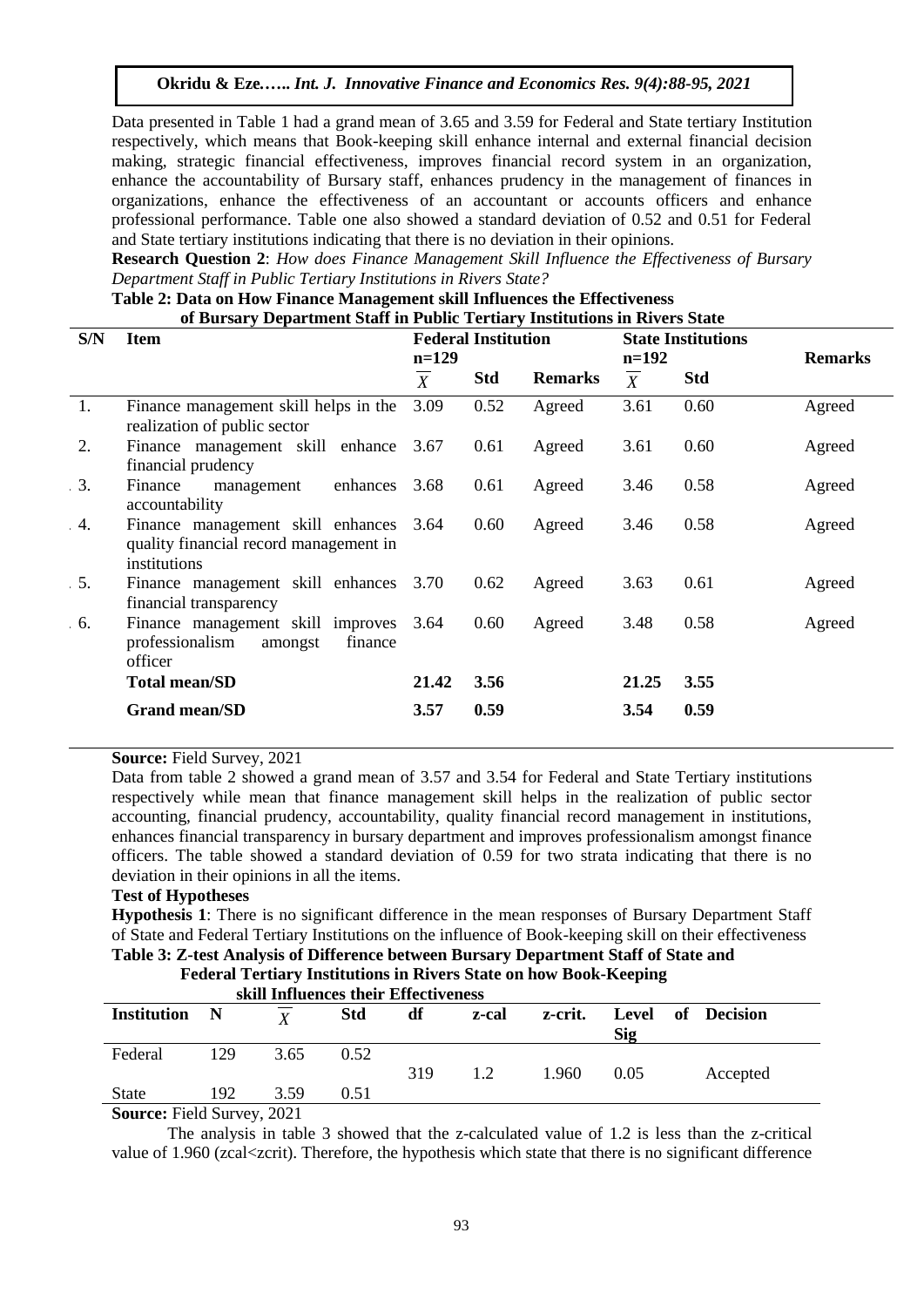in the mean responses of Bursary department of federal and state tertiary institutions in Rivers State on how book-keeping skill influences their effectiveness was accepted.

**Hypotheses** 2: There is no significant difference in the mean responses of Bursary Department Staff of State and Federal Tertiary Institutions on the influence of Finance Management in their **Effectiveness** 

|                                                                             | Department Staff of State and Federal Tertiary Institutions in Rivers |                             |            |     |       |         |            |  |             |  |  |  |  |
|-----------------------------------------------------------------------------|-----------------------------------------------------------------------|-----------------------------|------------|-----|-------|---------|------------|--|-------------|--|--|--|--|
| <b>State on how Finance Management Skill Influences their Effectiveness</b> |                                                                       |                             |            |     |       |         |            |  |             |  |  |  |  |
| <b>Institution</b>                                                          | - N                                                                   | V                           | <b>Std</b> | df  | z-cal | z-crit. | Level      |  | of Decision |  |  |  |  |
|                                                                             |                                                                       |                             |            |     |       |         | <b>Sig</b> |  |             |  |  |  |  |
| Federal                                                                     | 129                                                                   | 3.57                        | 0.59       |     |       |         |            |  |             |  |  |  |  |
|                                                                             |                                                                       |                             |            | 319 | 0.43  | 1.960   | 0.05       |  | Accepted    |  |  |  |  |
| <b>State</b>                                                                | 192                                                                   | 3.54                        | 0.59       |     |       |         |            |  |             |  |  |  |  |
| $\sim$<br><b>. 0</b>                                                        |                                                                       | $\sim$ $\sim$ $\sim$ $\sim$ |            |     |       |         |            |  |             |  |  |  |  |

**Table 4: Z-test Analysis of Difference between the Mean Responses on Bursary** 

**Source:** Field Survey, 2021

The analysis in table 4 shows that the z-calculated value of 0.43 is less than the z-critical value of 1.960 (Zcal<Zcrit). Thus, the hypothesis was accepted. Therefore, there is no significant difference in the mean responses of Bursary Department Staff of federal and state tertiary institutions on the influence of finance management in their effectiveness.

## **DISCUSSION OF FINDINGS**

Finding from the study revealed that book-keeping knowledge does enhances strategic internal/external decision making, enhances strategic financial effectiveness, improves financial records, enhances accountability, enhances financial prudency, enhances the effectiveness of an accountant or financial officer and it enhances the professional performance of Bursary Staff. These findings are in line with views of Onuorah and Appah (2012) that book-keeping knowledge enhances the performance of finance officers, helps in strategic record management of financial records, enhances level of accountability and prudency and enhances internal/external financial decision making process. In agreement with the view of Onuorah and Appah, Felix (2014) opined that Bookkeeping skill does the following; enhances the effectiveness of accountant in public institutions, enhances strategic financial effectiveness and enhances internal/external financial decision making process.

Findings from the second research question revealed that finance management knowledge helps in the realization of public sector accounting goals, enhances financial prudency, enhances accountability, enhance quality financial record management in institutions, enhances financial transparency in bursary department and improves professionalism amongst finance officers.

These findings are in line with the view of Wise (2013) that skills of financial management enhances financial transparency, improves professionalism amongst finance officers, enhances financial prudency and quality financial record. In agreement with the view of Wise, Njoroge (2013) opined that skills in financial management enhances the realization of public sector accounting goal, enhances financial prudency amongst bursary staff in public tertiary institutions, enhances economic, enhances the level of accountability of financial unit staff in organizations and enhances quality financial record management.

## **CONCLUSION**

Based on the findings and discussion made from the study, the conclusion reached by the researchers established the fact that skills of Book-keeping and finance management enhance the effectiveness of Bursary Department Staff. Hence, the skills enhance strategic internal/external decision making, enhances strategic financial effectiveness, improves financial records, enhance accountability, enhances financial prudency, enhances the effectiveness of an accountant or financial officer and it enhance the professional performance of Bursary Staff of Tertiary Institutions in Rivers State.